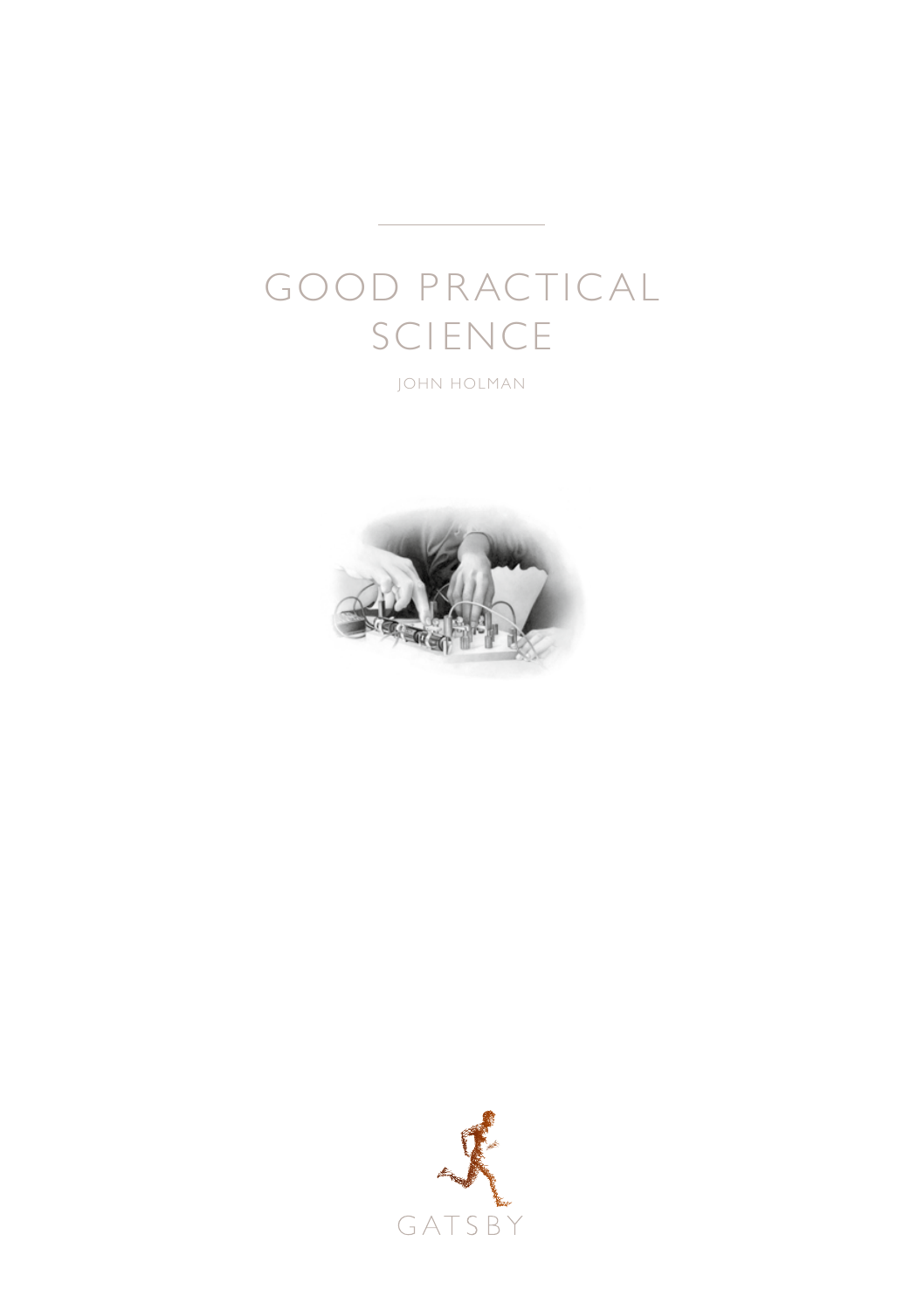### WHY PRACTICAL SCIENCE?

Experimentation gives science its identity. Science uses experiments to discover the realities of the world, and this practical approach is as intrinsic to young learners as it is to professional researchers.

Practical science is important for learning, not only because doing experiments is a good way to learn scientific ideas and theories. The UK needs more scientists, engineers and technicians if our knowledge economy is to flourish, and practical science shows students at first hand how scientists and technicians work. It engages students to follow science further, on academic or technical routes. It gives them practical skills and attitudes that will be valuable in their future careers.

Our study has shown that many of the ingredients of good practical science are the ingredients of all good science learning – expert teachers, well-planned lessons and technical support. So, much of what we recommend relates to good science teaching in general. We judge that by world standards, the UK is well equipped with school laboratory facilities, and our benchmarks suggest how to make the best use of them.

 There is more to learning science than learning how to perform well in exams, important though that is. We carried out this international study to find out what 'good' looks like in practical science, visiting six countries where science education is highly successful. We found that, in these countries at least, practical science is alive and flourishing, and valued highly by professional scientists, teachers and, most importantly, by students.

### THE PURPOSES OF PRACTICAL SCIENCE (not in any order of priority)

A

TO TEACH THE PRINCIPLES OF SCIENTIFIC INQUIRY

#### B

TO IMPROVE U N D E R S TA N D I N G OF THEORY THROUGH PRACTICAL EXPERIENCE

### $\subset$

TO TEACH SPECIFIC PRACTICAL SKILLS, SUCH AS **MEASUREMENT** AND OBSERVATION. TH AT MAY BE LISEEUL IN FUTURE STUDY OR EMPLOYMENT

#### $\Box$

TO MOTIVATE AND ENGAGE STUDENTS

### E

TO DEVELOP HIGHER LEVEL SKILLS AND ATTRIBUTES SUCH AS COMMUNICATION, TEAMWORK AND PERSEVERANCE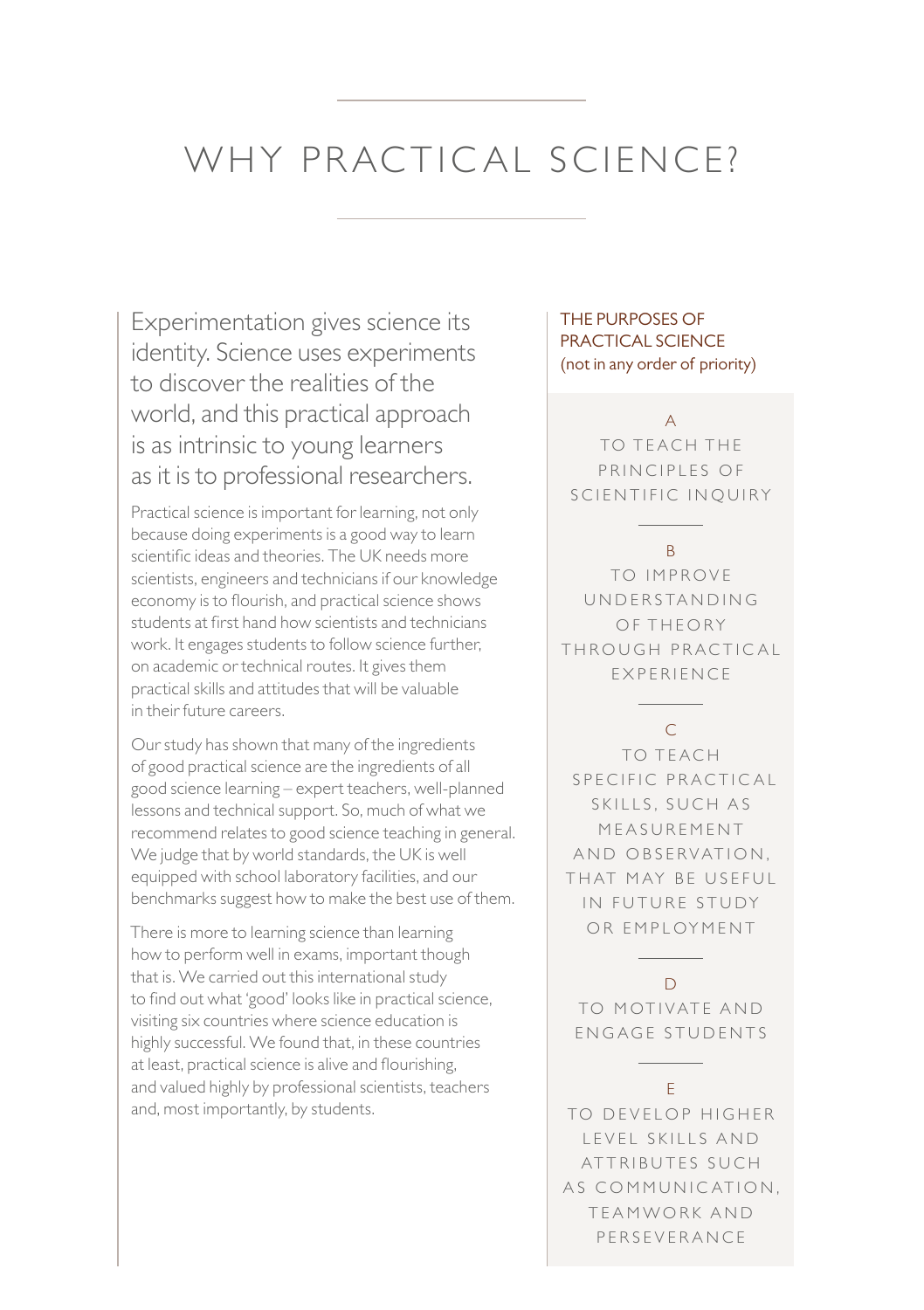# THE SEARCH FOR 'GOOD' IN PRACTICAL SCIENCE

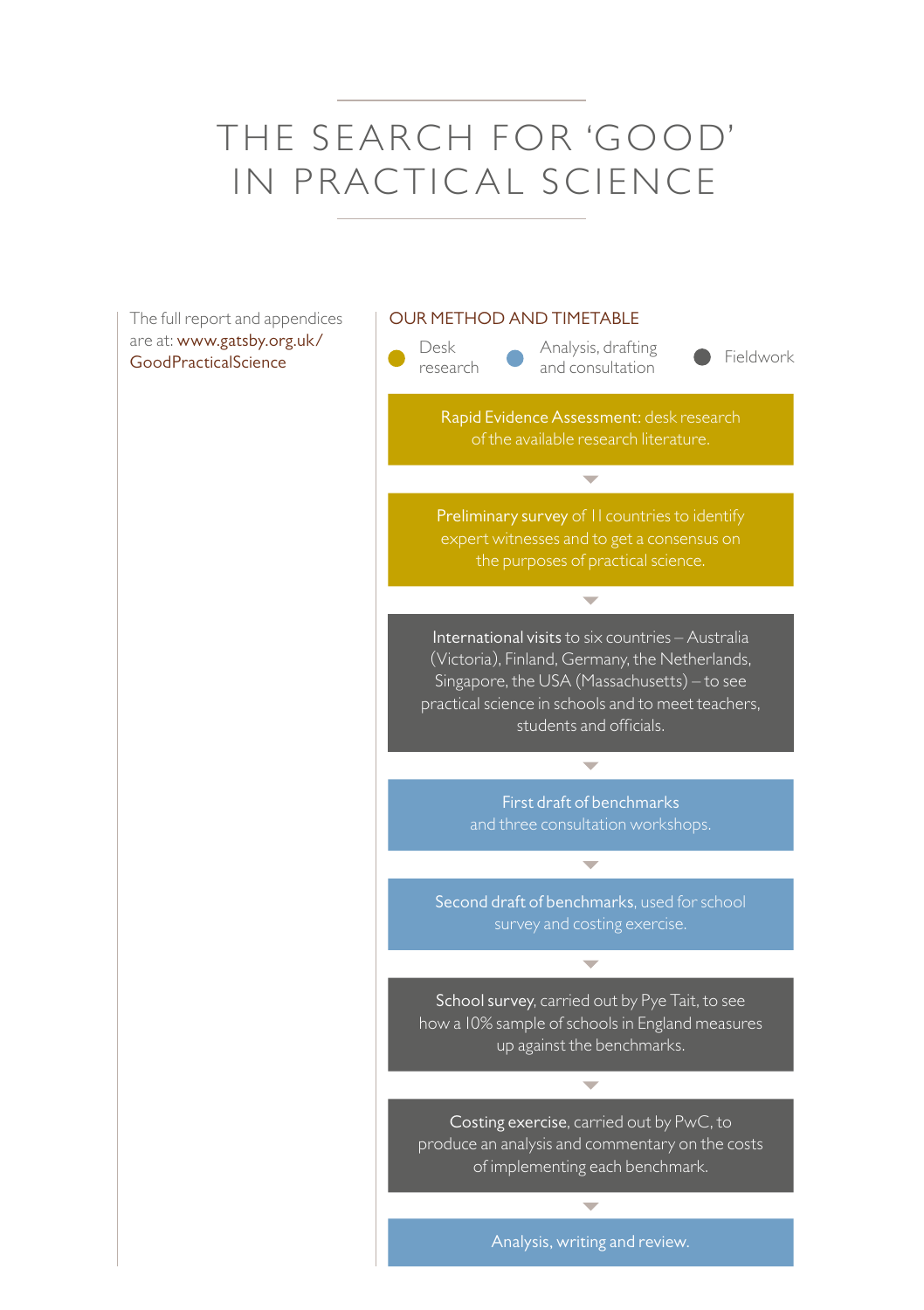## THE BENCHMARKS FOR GOOD PRACTICAL SCIENCE

| Benchmark       |                                                                  | Summary                                                                                                                                                                                                                                                                   |
|-----------------|------------------------------------------------------------------|---------------------------------------------------------------------------------------------------------------------------------------------------------------------------------------------------------------------------------------------------------------------------|
|                 | PLANNED<br>PRACTICAL<br><b>SCIENCE</b>                           | Every school should have a written policy that explains why<br>teachers use practical science, the outcomes they expect<br>from it and how they achieve those outcomes. The process<br>of producing the policy is as important as the policy itself.                      |
| 2               | <b>PURPOSEFUL</b><br>PRACTICAL<br><b>SCIENCE</b>                 | Teachers should know the purpose of any practical science<br>activity, and it should be planned and executed so it<br>is effective and integrated with other science learning.                                                                                            |
| 3               | <b>EXPERT</b><br><b>TFACHERS</b>                                 | Teachers should have subject-specialist training (both<br>initial and continuing) in the subject (biology, chemistry,<br>physics etc) and age range they teach, so they can carry<br>out practical science with confidence and knowledge<br>of the underlying principles. |
| $\overline{4}$  | <b>FREQUENT AND</b><br><b>VARIED PRACTICAL</b><br><b>SCIENCE</b> | Students should experience a practical activity in at least<br>half of their science lessons. These activities can be short<br>or long, but should be varied in type.                                                                                                     |
| 5               | LABORATORY<br><b>FACILITIES</b><br><b>AND EQUIPMENT</b>          | Schools should have enough laboratories to make<br>it possible for every teacher to do frequent practical<br>science safely. Each laboratory should have sufficient<br>equipment for students to work in small groups.                                                    |
| 6               | <b>TECHNICAL</b><br>SUPPORT                                      | Science departments should have enough technical<br>or technician support to enable teachers to carry out<br>frequent and effective practical science.                                                                                                                    |
| 7               | REAL EXPERIMENTS,<br><b>VIRTUAL</b><br><b>FNHANCFMENTS</b>       | Teachers should use digital technologies to support<br>and enhance practical experience, but not to replace it.                                                                                                                                                           |
| 8               | <b>INVESTIGATIVE</b><br><b>PROJECTS</b>                          | Students should have opportunities to do open-ended<br>and extended investigative projects.                                                                                                                                                                               |
| 9               | A BALANCED<br><b>APPROACH TO RISK</b>                            | Students' experience of practical science should not<br>be restricted by unnecessary risk aversion.                                                                                                                                                                       |
| $\overline{10}$ | ASSESSMENT FIT<br><b>FOR PURPOSE</b>                             | Assessment of students' work in science should<br>include assessment of their practical knowledge, skills<br>and behaviours. This applies to both formative and<br>summative assessment.                                                                                  |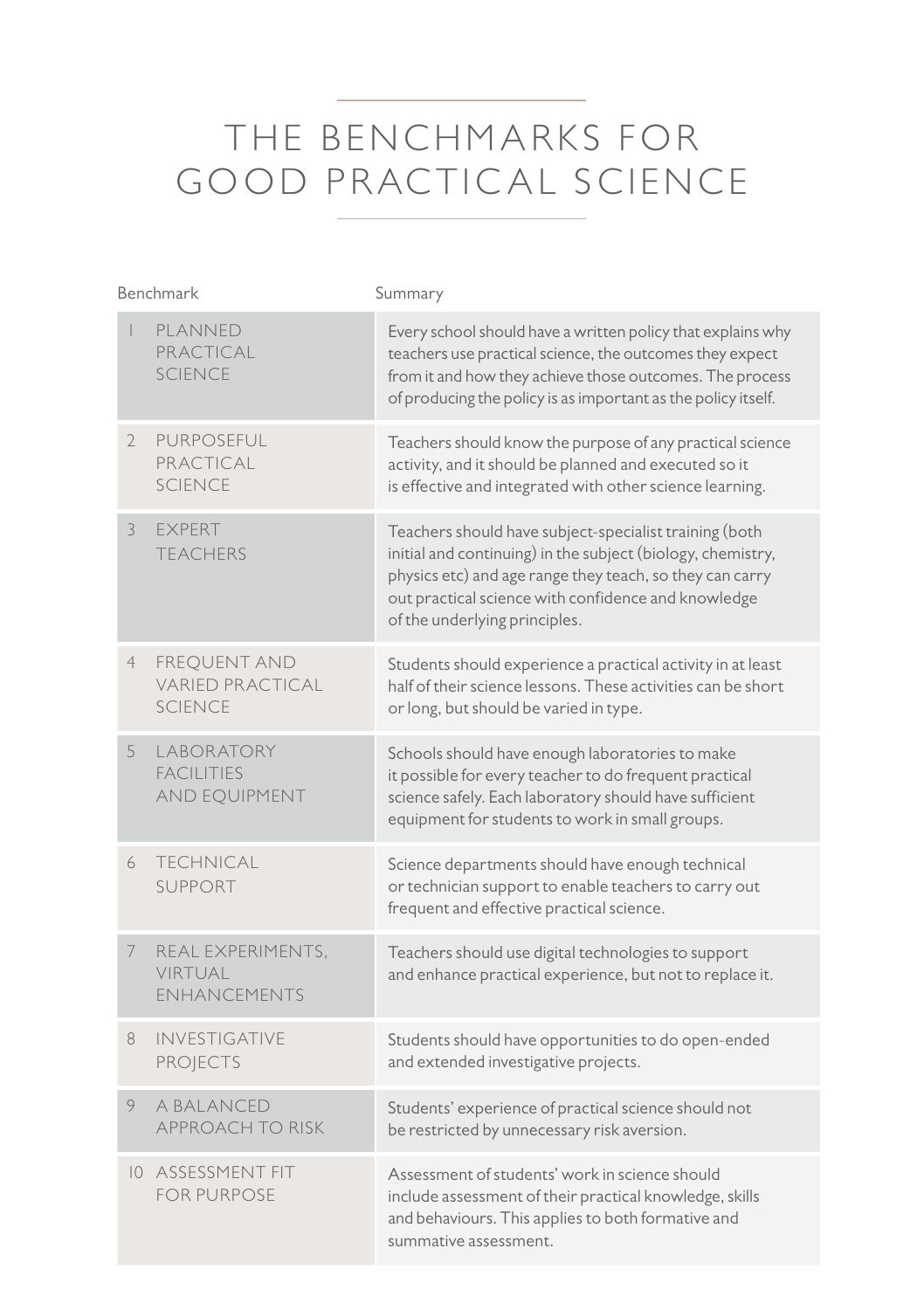### HOW DO SCHOOLS MEASURE UP?

Meeting all the criteria for all the benchmarks is demanding, and the school survey confirms that most schools are falling short of achieving world-class practical science measured in this way. But the detailed analysis of benchmark criteria shows that many schools are well on their way to achieving them.

Notably, it looks as if most schools in England struggle to achieve the recommended frequency for practical science in Benchmark 4, and that this is particularly true for older students taking examined courses.

We judge that by international standards, overall English schools are well provided with laboratory facilities, so it is disappointing that many schools are not making full use of them.  The costing exercise confirms that by far the greatest part of the cost of practical science is staff time, the large majority being teachers' time. The capital costs of laboratories and equipment are small by comparison. The school is already paying the salaries of teachers, and if they were not doing practical science they would be doing some other kind of learning activity.

We believe that a school's progress in improving practical science can best be made by prioritising Benchmarks 1 (Planned practical science), 3 (Expert teachers) and 6 (Technical support), because these three benchmarks are strong enablers for others.



#### PERCENTAGE OF SCHOOLS REACHING DIFFERENT NUMBERS OF BENCHMARKS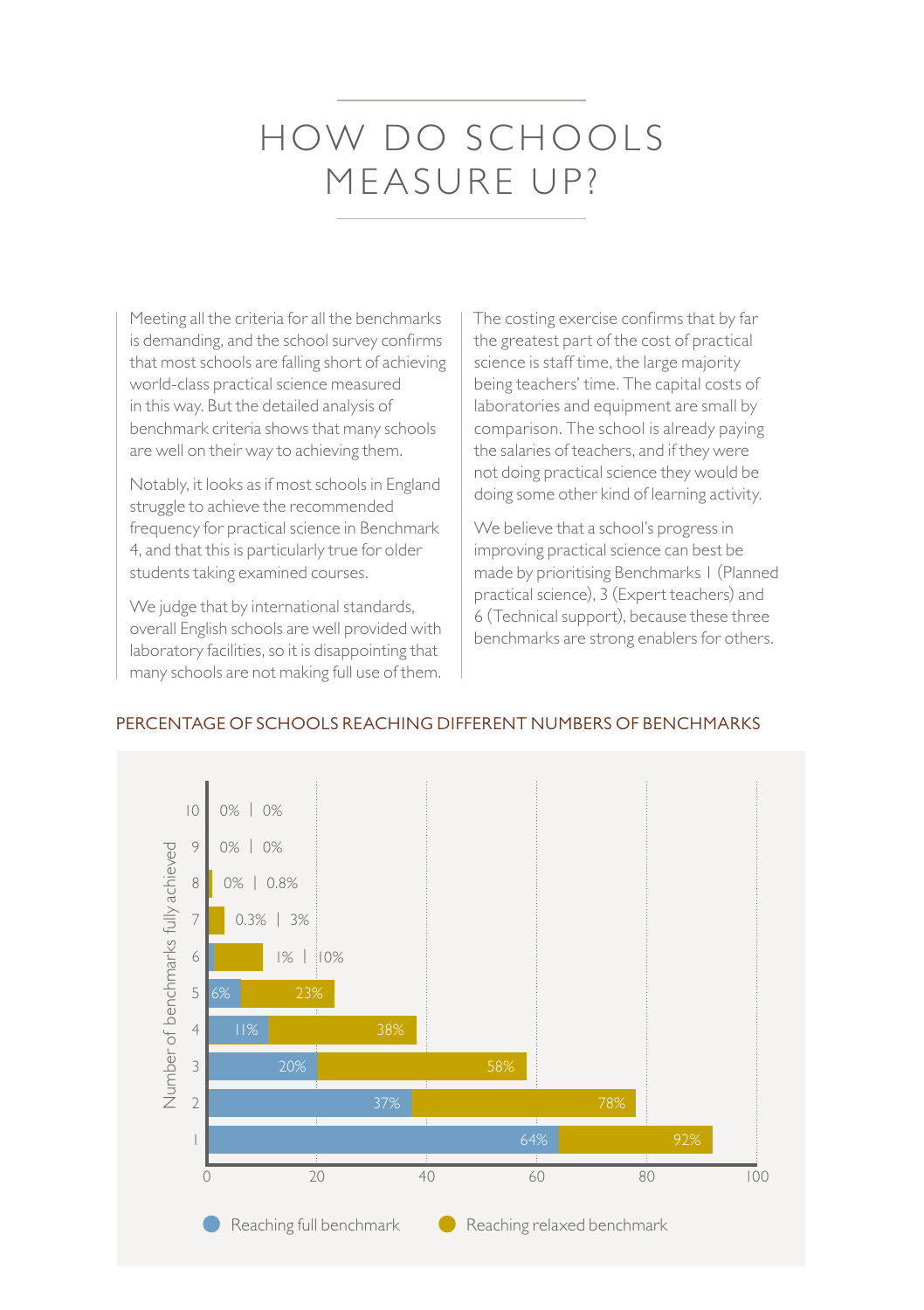### RECOMMENDATIONS

The 10 benchmarks for good practical science are for schools. The recommendations below are mostly for those that can impact on the wider education system in which a school

operates, namely: teacher trainers, policymakers, Ofsted, government, teaching unions, professional bodies, and Ofqual.

|                                                                         |                                                                                        | Recommendations for<br>Recommendations for school<br>government and policymakers<br>leaders and member bodies                                                                                                                                                                                                                                                                                                                                                                                                                                                                                                                                                                                                                                                                                                                                                                                                                                                                                                        |
|-------------------------------------------------------------------------|----------------------------------------------------------------------------------------|----------------------------------------------------------------------------------------------------------------------------------------------------------------------------------------------------------------------------------------------------------------------------------------------------------------------------------------------------------------------------------------------------------------------------------------------------------------------------------------------------------------------------------------------------------------------------------------------------------------------------------------------------------------------------------------------------------------------------------------------------------------------------------------------------------------------------------------------------------------------------------------------------------------------------------------------------------------------------------------------------------------------|
| <b>THE 10</b><br><b>BENCHMARKS</b>                                      | To schools,<br>policymakers,<br>Ofsted and<br>teacher trainers                         | We recommend Benchmarks 1-10 as defining the elements of<br>good practical science in secondary schools. Schools should use<br>them, policymakers should be guided by them, and teacher trainers<br>and professional development leaders should use them to help<br>shape their programmes. Ofsted should guide schools towards<br>them if their science needs improvement.<br>Schools, and the science departments within them, should be<br>funded adequately to enable them to achieve the benchmarks.                                                                                                                                                                                                                                                                                                                                                                                                                                                                                                            |
| <b>FXPFRT</b><br><b>TFACHERS</b>                                        | To government<br>and teacher<br>trainers                                               | Secondary science initial teacher training (ITT) should have a<br>strong subject-specific component relating to the science they will<br>teach, especially its practical aspects. This should be reflected in the<br>standards for Qualified Teacher Status (QTS), which should apply<br>to teachers in all state-funded schools, including academies.<br>Government-funded Subject Knowledge Enhancement (SKE)<br>courses for prospective science teachers should include sufficient<br>laboratory time to develop practical skills. Courses that are only<br>delivered online cannot provide this experience.<br>Government should ensure that the Teacher Supply Model (TSM)<br>accurately forecasts the number of specialist teachers required.<br>Government should use the TSM to increase the number of<br>specialist teachers in each of the sciences, through additional<br>recruitment and through retention programmes, so that schools<br>have enough high-quality applicants when they advertise posts. |
| CONTINUING<br>PROFESSIONAL<br><b>DEVELOPMENT</b><br><b>FOR TFACHERS</b> | To government,<br>teaching unions,<br>professional<br>bodies and other<br>stakeholders | Over the next five years, England should move towards an<br>embedded system of continuing professional development (CPD)<br>for teachers, with clear expectations of quantity and quality of CPD.<br>Teachers' CPD should have a strong subject-specific focus and<br>in the case of science teachers it should include practical work.                                                                                                                                                                                                                                                                                                                                                                                                                                                                                                                                                                                                                                                                              |
|                                                                         | 2 TRAINING                                                                             | Recommendations for all                                                                                                                                                                                                                                                                                                                                                                                                                                                                                                                                                                                                                                                                                                                                                                                                                                                                                                                                                                                              |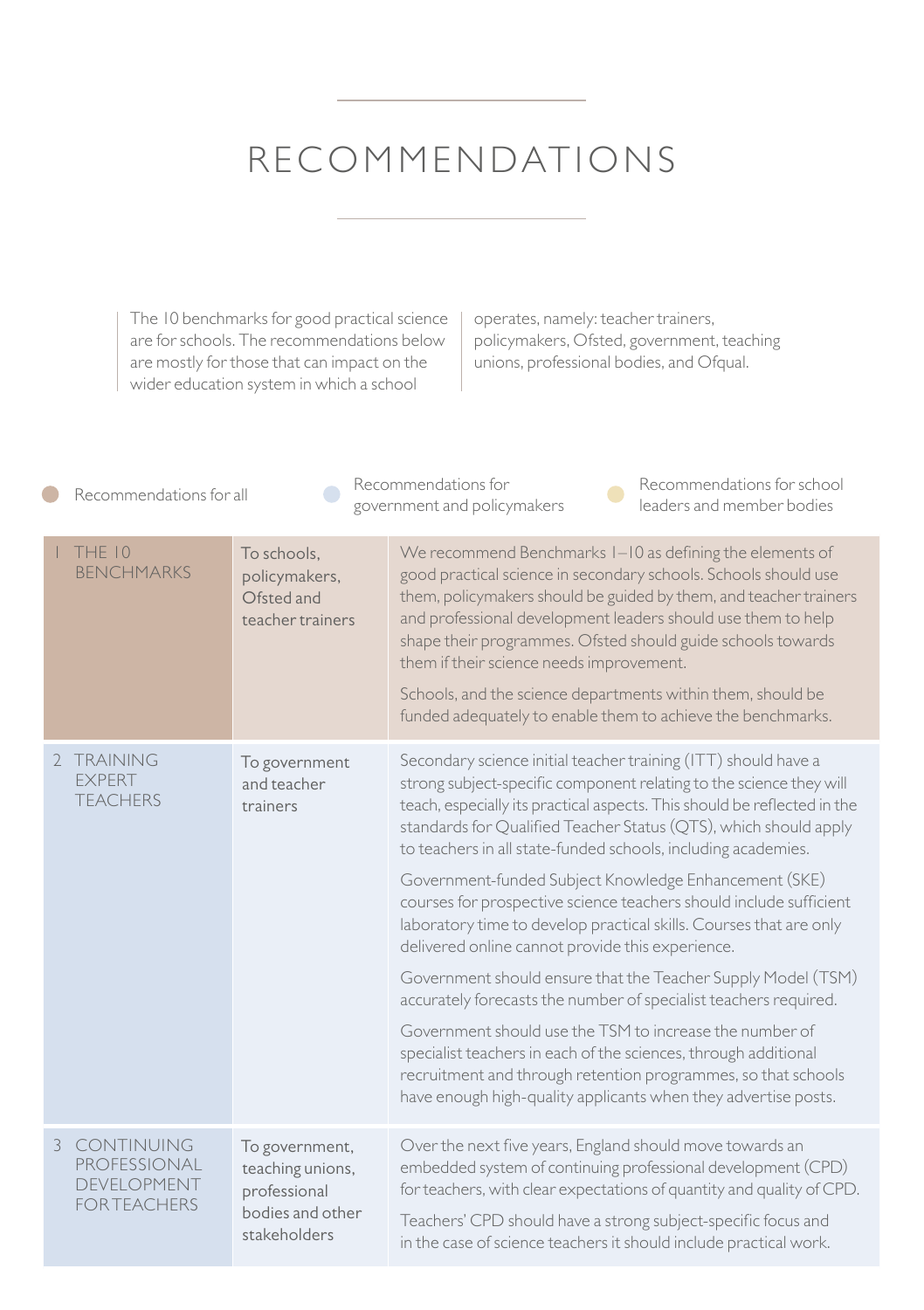|  | 4 ACCOUNTABILITY<br><b>AND PRACTICAL</b><br><b>SCIENCE</b>                                        | To government                                                                               | Government should review accountability measures compared<br>with other nations, to assess how they could give teachers<br>more autonomy and freedom to innovate in the way they teach,<br>particularly in the case of practical science.                                                                                                                                                                                |
|--|---------------------------------------------------------------------------------------------------|---------------------------------------------------------------------------------------------|--------------------------------------------------------------------------------------------------------------------------------------------------------------------------------------------------------------------------------------------------------------------------------------------------------------------------------------------------------------------------------------------------------------------------|
|  |                                                                                                   | To Ofsted                                                                                   | When inspecting school science departments, Ofsted should<br>take particular note of the quality and frequency of practical<br>science, and record it in the report on the school.                                                                                                                                                                                                                                       |
|  | 5 VALID<br>ASSESSMENT                                                                             | To government<br>and Ofqual                                                                 | Government and Ofqual should monitor current arrangements<br>for assessment of practical science at GCSE and A level to check<br>their impact on the quality and frequency of practical science.<br>If negative effects are found, changes should be made.                                                                                                                                                               |
|  |                                                                                                   | To research<br>funders                                                                      | Research should be done into valid, reliable and manageable<br>ways of assessing practical science, in particular where<br>assessment is indirect and by means of written questions.                                                                                                                                                                                                                                     |
|  | 6 PROJECTS<br><b>INTHE</b><br><b>CURRICULUM</b>                                                   | To government<br>and Ofqual                                                                 | The curriculum should evolve to include more requirements<br>for extended projects in science. In particular, an extended project<br>should become an embedded, compulsory part of post-16 study<br>for all students on pre-university courses. For those studying a<br>majority of science subjects, the project should have a science focus.                                                                           |
|  | 7 RECRUITING,<br><b>RETAINING</b><br><b>AND DEPLOYING</b><br><b>SPECIALIST</b><br><b>TEACHERS</b> | To school<br>governors,<br>headteachers<br>and science<br>leaders                           | Schools should take a strategic approach, using a combination of<br>shrewd recruitment, retention measures and CPD, to get a better<br>proportion of science subject specialists in their science team.<br>Where subject specialists are scarce, they should teach within<br>their specialism where possible, and schools should take a strategic<br>approach to deciding which classes and age groups to use them with. |
|  |                                                                                                   | To science<br>professional<br>bodies and funders                                            | A study should be commissioned to produce practical<br>recommendations for schools on how to achieve the above.<br>The result of this study would be a practical guide for schools,<br>illustrated with case studies, on how they can get a better proportion<br>of science subject specialists, and how best to deploy them.                                                                                            |
|  | 8 VALUING<br><b>SCIENCE</b><br><b>TECHNICIANS</b>                                                 | To school<br>governors,<br>headteachers and<br>science leaders                              | Technicians should be valued as an integral part of the<br>science department.                                                                                                                                                                                                                                                                                                                                           |
|  |                                                                                                   |                                                                                             | They should be given professional development opportunities<br>to refresh their professional skills and their expertise in health<br>and safety, and to give them new ideas for practical science.                                                                                                                                                                                                                       |
|  |                                                                                                   |                                                                                             | They should have opportunities to get professional recognition<br>through Registered Science Technician (RSciTech) and Registered<br>Scientist (RSci).                                                                                                                                                                                                                                                                   |
|  | 9 PLANNING<br><b>FOR SUCCESS</b>                                                                  | To the Association<br>for Science<br><b>Education</b><br>and science<br>professional bodies | Drawing on the experience of schools, guidance<br>should be produced on how to go about developing<br>a written policy for practical science.                                                                                                                                                                                                                                                                            |
|  | <b>10 MANAGING</b><br><b>RISKS</b>                                                                | To school<br>governors,<br>headteachers and<br>science leaders                              | All schools in England should belong to CLEAPSS, either<br>individually or through their local authority or Academy Trust, and<br>should use its expert advice to ensure a balanced approach to risk.                                                                                                                                                                                                                    |